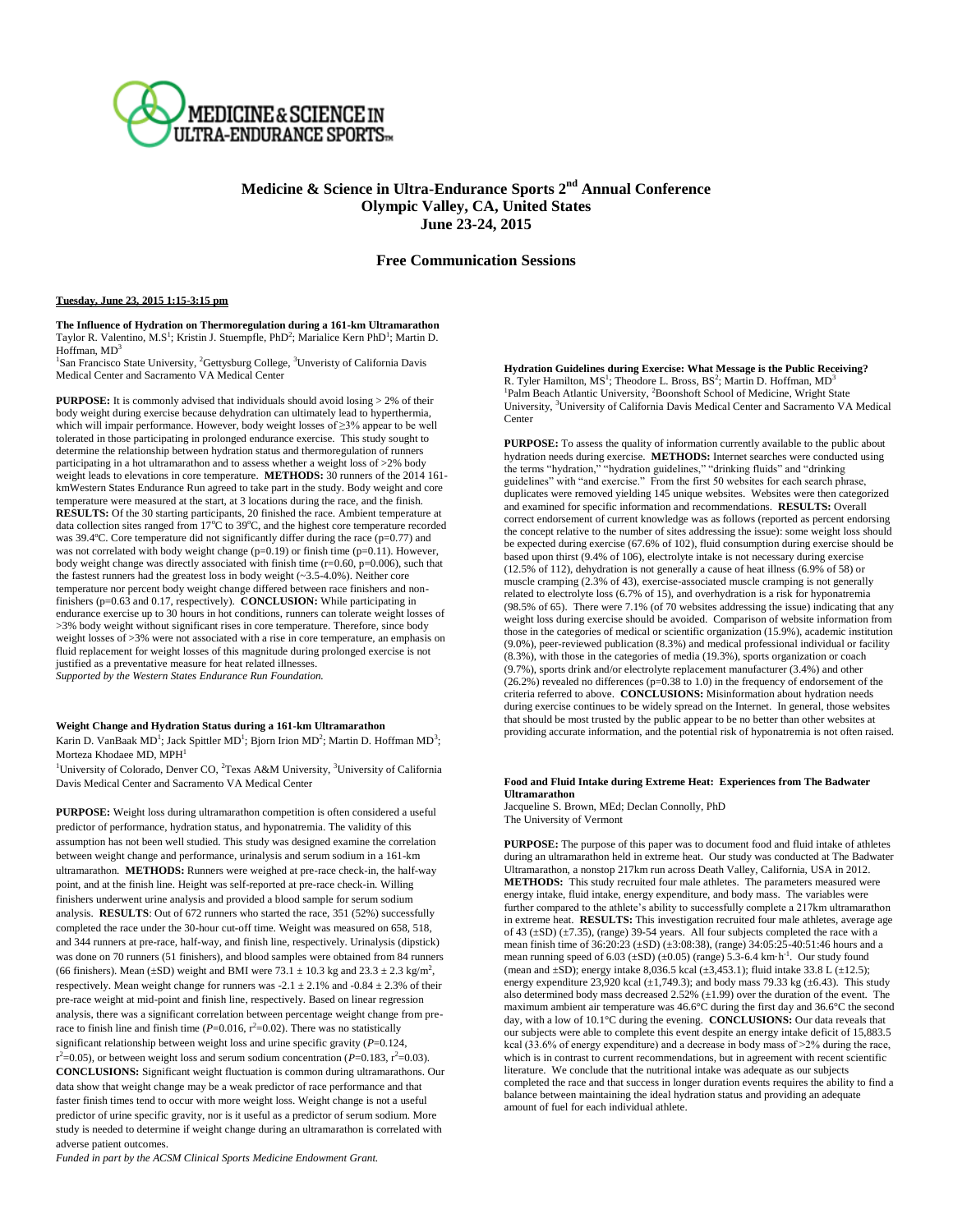#### **Body Mass Changes and Fluid Consumption during an 80.5km Treadmill Time Trial**

Hannah J. Moir, PhD; Christopher C.F. Howe, MRes Kingston University London, Kingston upon Thames, United Kingdom

**PURPOSE:** Fluid consumption and maintenance of body mass is crucial to exercise performance particularly during ultra-endurance events. The current study aimed to assess body mass change and hydration status during an 80.5 km<sup>-1</sup> treadmill time trial (TT). **METHODS:** Ultra-runners were recruited to complete 80.5km<sup>-1</sup> on a motorized treadmill within an artificial laboratory environment. Body mass (BM) was determined prior to; at 16.1 km<sup>-1</sup> intervals and on completion of an 80.5 km<sup>-1</sup> TT using bioelectrical impedance analysis (BIA). Ad libitum fluid intake was permitted during the trial and total fluid consumption and gastrointestinal (GI) symptoms were noted throughout. **RESULTS:** Total fluid intake was 3294.4 + 1402.9 ml with an average consumption of  $386.9 \pm 212.2$  ml·hr<sup>-1</sup>. Pre-running BM (72.59  $\pm$  8.48 kg) was reduced throughout the TT. Overall exercise-induced BM loss averaged  $2.78 \pm 0.94$  kg with a 4.01  $\pm$  1.35% decrease over time, although some retention of BM occurred in the latter stages of the TT. Ambient conditions were maintained throughout with no significant fluctuations in temperature  $(20.8 \pm 0.2^{\circ}\text{C}; P > 0.05)$  or humidity  $(35.7 \pm 1.3\% P > 0.05)$ . Average time to completion was 7 hrs 28 min 9 sec  $\pm$  1 hr 25 min 12 sec at an average speed of  $10.8 \pm 1.5$ km·h<sup>-1</sup>. **CONCLUSION:** The current study indicates that participants were unable to maintain pre-running BM following the completion of an 80.5 km<sup>-1</sup> TT with an average BM loss of 4%. Consensus guidelines state to avoid BM losses of >3%, therefore this emphasises the importance of optimal hydration strategies in ultra-endurance running.

#### **Energy Cost of Running during a Bout of 80.5km Treadmill Running** Christopher C.F. Howe, MRes; Hannah J. Moir, PhD Kingston University London, Kingston upon Thames, United Kingdom

**PURPOSE:** Success in ultra-endurance running is composed of many inter-related variables. Notably the involvement of the cardiovascular system has been proposed to explain variance in performance. At present, there is limited data on the changes in the energy cost of running (Cr) during bouts of ultra-endurance running. Therefore, the purpose of this study was to identify changes and adjustments in Cr and respiratory variables over an 80.5km<sup>-1</sup> treadmill time trial (TT). **METHODS:** Participants were instructed to complete 80.5km-1 on a motorized treadmill and to cover the distance in the fastest possible time. Respiratory variables  $(\rm VO_2, \rm VCO_2$  and RER) were measured via indirect calorimetry every  $16.1 \text{km}^{-1}$  at a set speed of  $8 \text{km} \cdot \text{h}^{-1}$ . Running speed and heart rate were continually monitored throughout the 80.5km-1 TT. **RESULTS:** Average run time to completion was 7 hrs 28 min 9 sec  $\pm$  1 hr 25 min 12 sec at a mean speed of 10.8  $\pm$ 1.5 km⋅h<sup>-1</sup> (pace: 5:34 ± 1:04 min⋅km<sup>-1</sup>). VO<sub>2</sub> increased by 21.8% from the start of the TT to completion  $(31.19 \pm 2.89 \text{ vs. } 38.0 \pm 6.41 \text{ ml} \cdot \text{min}^{-1} \cdot \text{kg}^{-1}$  respectively), while RER decreased from the start to 32.2km<sup>-1</sup> whereupon RER plateaued. There was a significant increase of 24.2% in Cr (*P*<0.001) from the start to completion of the TT. **CONCLUSION:** The current study indicated adjustments in  $VO<sub>2</sub>$ , Cr and substrate utilisation during an 80.5 km<sup>-1</sup> treadmill TT. Results indicated a shift to fatty acid oxidation as a main fuel source over a bout of 80.5 km<sup>-1</sup>, which corresponded with the increase in Cr. These findings may influence pacing strategies and overall success of performance in ultra-endurance events.

**In-task Assessment of Psychological Changes during an Ultramarathon Race** Dolores A. Christensen, MA<sup>1</sup>; Britton W. Brewer, PhD<sup>1</sup>; Jasmin C. Hutchinson, PhD<sup>2</sup> <sup>1</sup>Psychology Department and <sup>2</sup>Exercise Science and Sport Studies Department, Springfield College, 263 Alden Street, Springfield, MA, 01109, USA

**PURPOSE**: The primary aim of this study was to collect "real time data" on the psychological experience of runners during an ultramarathon race. **METHODS**: Runners were recruited from a 50-mile trail race held in the Northeast region of the United States. Seventeen runners volunteered to provide in-task data at two data collection points on a 25-mile loop course. Single-item measures were used to quickly assess the pain, fatigue, energy, affective valence, attentional focus, motivation to finish, and confidence to finish during the previous segment of the race. Participants responded to each item on an 11-point scale (i.e., 0 to 10). **RESULTS**: Full data sets were obtained from 10 runners. Compared to runners who finished the race, nonfinishers reported higher scores for pain and fatigue at 10 miles. Finishers reported having more positive affect at 10 and 25 miles, having more energy at 10 miles, and having greater confidence in their ability to finish the race at 25 miles than did nonfinishers. Faster finishing times were correlated with less reported pain at the finish and more reported internally-related thoughts half-way into the race. Participants reported increases in pain and fatigue, decreases in energy, decreases in positive affect and a more associative attentional focus as the race progressed. **CONCLUSION**: According to in-task data collected during a 50 mile trail race, the psychological demands of the race were apparent in eventual nonfinishers as early as 10 miles into the race, particularly in terms of pain, fatigue, and affective valence. Faster runners reported significantly lower pain scores at the finish than slower runners, perhaps because of the additional time that slower runners had spent on their feet on-course. In-task data collection may prove useful for researchers to more accurately assess the dynamic physical, affective, and cognitive changes that runners experience during an ultramarathon event.

#### **Would You Stop Running if You Knew it was Bad for You? The Ultramarathon Runner Response** Martin D. Hoffman, MD

University of California Davis Medical Center and Sacramento VA Medical Center

**PURPOSE:** The Ultrarunners Longitudinal TRAcking (ULTRA) Study is a longitudinal health study initiated in 2011. Herewith are some results from the first follow-up questionnaire distributed in 2014 comparing selected characteristics between those answering "yes" and "no" to the question "If you were to learn, with absolute certainty, that ultramarathon running is bad for your health, would you stop your ultramarathon training and participation?" **METHODS:** ULTRA Study participants who had completed an ultramarathon since study enrollment or intended to run ultramarathons again received the question. Updated information was obtained on current number of biological children, marital status and average weekly running distance in the prior 12 months, and the Motivations of Marathoners Scales was completed. **RESULTS:** Among the 1,349 runners receiving the question, 349 (25.9%) answered "yes". Those answering "yes" compared with those answering "no" were older (median age 47.3 vs. 43.3 years,  $p<0.0001$ ), more likely to be married (76.2% vs. 69.6%,  $p=0.019$ ), had more children (median number 2 vs. 1, p=0.0095) and ran less (median 48 vs. 56 km/week in past year,  $p<0.0001$ ), but did not differ in sex (70.5% vs. 67.6% men,  $p=0.35$ ). The Motivations of Marathoners Scales showed significant group differences with those answering "yes" to the question having a higher health orientation (median 5.7 vs. 5.3, p<0.0001), and lower personal goal achievement (median 5.0 vs. 5.2, p=0.0061), psychological coping (median 4.4 vs. 4.8, p<0.0001) and life meaning (median 4.6 vs. 4.9, p=0.0002) scores.

**CONCLUSION:** Ultramarathon runners find benefit from participating in ultramarathon running to the extent that most indicate they would not stop doing it even if it was bad for their health. Not surprisingly, those indicating they would stop were older, more likely to be married, had more children, were running less, were more health oriented, were less achievement oriented, and had less psychological motivations for running. *Supported by the Western States Endurance Run Foundation.* 

### **Wednesday, June 24, 2015 1:00-1:45 pm**

**The Development and Initial Assessment of a Novel Heart Rate Training Formula** Tracy B. Høeg, MD PhD<sup>1,2</sup>; Phil Maffetone, DC<sup>3</sup> <sup>1</sup>Næstved Hospital, Denmark, <sup>2</sup> The Faculty of Health Sciences, University of Copenhagen, Denmark, <sup>3</sup>Athlete advisor, Oracle, Arizona

**PURPOSE:** To present the intial data behind a running gait-determined training heart rate and the resulting 180-Formula as an exercise intensity guide. **METHODS:** In Group 1, 223 male and female non-injured, experienced adult runners underwent extensive clinical evaluation and running gait analysis to determine the highest heart rate associated with an optimal running gait. Athletes were assigned training heart rates just below this and told to maintain their previous weekly mileage at or below their assigned heart rate. Pre and post-study 5 kilometer races were performed on certified courses. In Group 2, 38 participants were assigned a training heart rate using the methods above, while 39 controls maintained their normal training schedule. **RESULTS:** In Group 1, 223/225 (99.1%) runners completed the program. 170/223 (76.2%; 95% confidence interval: 70.6- 81.9%) runners improved their 5 kilometer race times. In Group 2, 42/42 completed the program. The monitor group had an injury rate of 2/21 runners (9.5%) and the control group and injury rate of 13/21 (61.9%) (p=0.001). The assigned heart rates of these two groups of athletes were used to create a formula, called the 180-Formula, for use as a training intensity guide. **CONCLUSION:** The described training method and corresponding 180-formula appear to be a safe and effective gauge of exercise intensity. The target heart rate training method studied here deserves further exploration in endurance athletics and rehabilitation.

### **Medical Care and Runner Characteristics at a 161-km High Altitude Ultra-Endurance Run in Colorado, 2014**

G Clover, MD<sup>1</sup>; Laura Pyle, PhD<sup>2</sup>; Leo Lloyd, RN<sup>3</sup> <sup>1</sup>Co-Medical Director, Hardrock 100, <sup>2</sup>School of Medicine, University of Colorado Denver, <sup>3</sup>Medical Director, Hardrock 100

**PURPOSE:** To examine reported medical events, medical care provided, runner training and racing characteristics at a high altitude ultramarathon run. **METHODS:** Medical personnel reported all significant events to the Race Medical Director during and after the event. Significant medical events were followed up after the race by either the Medical Director or another race medical provider. 74 runners completed an online post-race questionnaire regarding their experience, symptoms during and after the run, training characteristics, medication use, hydration and fueling strategy, injuries both during the run and in prior ultramarathons. Associations between the medical problems experienced during the race and the runner's hydration, training, and experience were examined. **RESULTS:** 54% of runners reported >10 161-km races, 51% had more than 20 years of running experience, and >75% had more than 7 years of ultramarathon experience. Years of running and years of running ultras were not significantly associated with any of the medical outcomes. Peak training miles per week was significantly negatively correlated with shortness of breath ( $p=0.0316$ ). 50% of racers drank to thirst only, 39% on a time schedule and 16% by urine color or amount. The most frequent medical problems experienced during the race were nausea and vomiting (37%), blisters (34%), and shortness of breath (24%). 23 racers reported using pain medication during the race, mainly NSAIDS. No definite serious altitude illness was reported despite the high altitude during much of the race. No runner received intravenous fluids during or after the race. **CONCLUSIONS:** This group of experienced runners appeared to tolerate high altitude within the race, by report. Medical issues were largely minor in nature. Running experience did not correlate strongly with reported symptoms. More study is needed, at